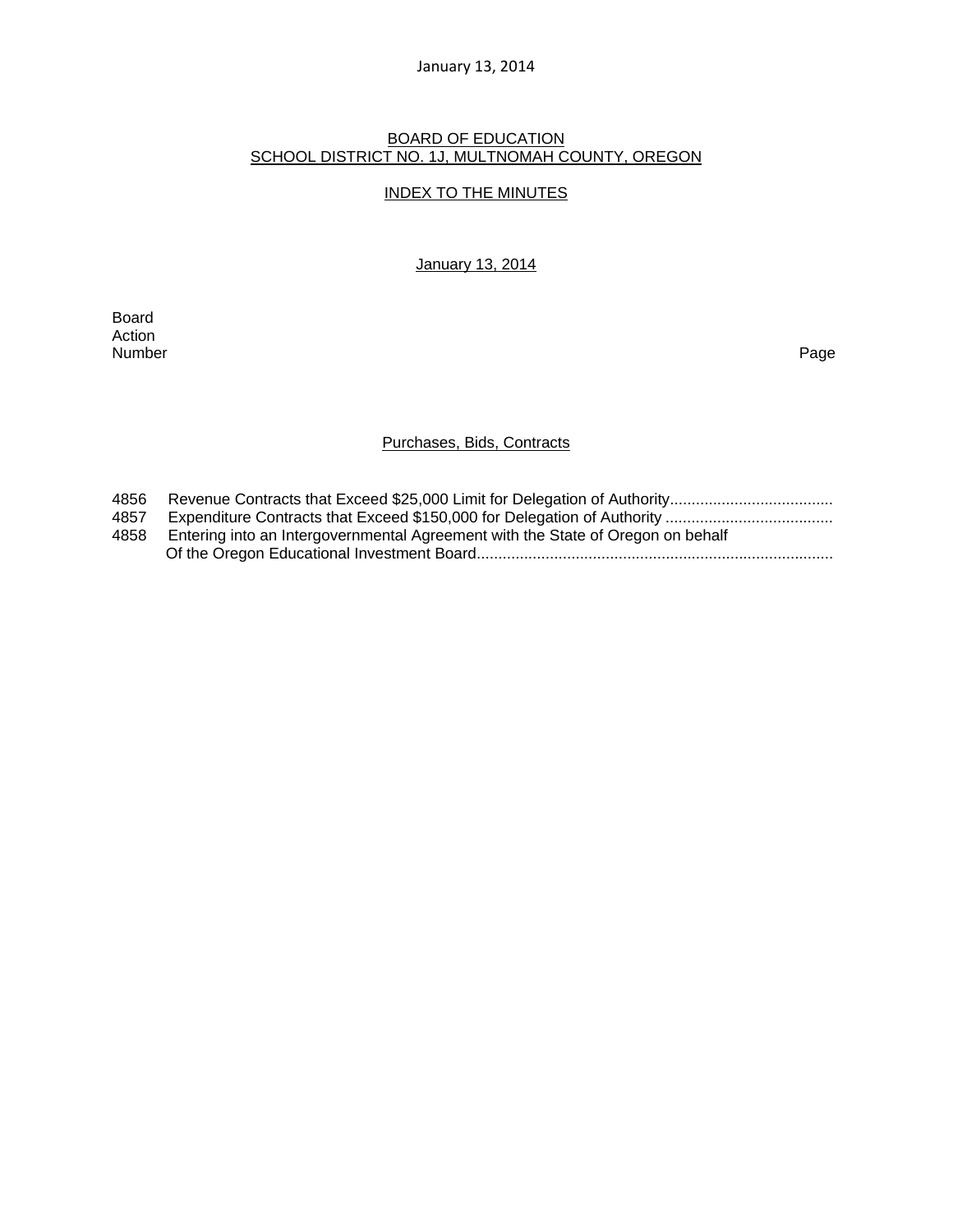### OFFICE OF THE BOARD OF EDUCATION SCHOOL DISTRICT NO. 1J, MULTNOMAH COUNTY, OREGON BLANCHARD EDUCATION SERVICE CENTER PORTLAND, OREGON

A Business Meeting of the Board of Education came to order at 6:01pm at the call of Co-Chair Greg Belisle in the Board Auditorium of the Blanchard Education Service Center, 501 N. Dixon St, Portland, Oregon.

There were present: Pam Knowles, Co-Chair

Ruth Adkins Bobbie Regan Tom Koehler - *absent* Steve Buel Matt Morton Greg Belisle, Co-Chair

Andrew Davidson, Student Representative

Staff Carole Smith, Superintendent Caren Huson, Board Clerk

Superintendent Smith brief the Board on the latest teacher contract negotiations.

#### **PUBLIC COMMENT**

Jonathan Lewis, a student at Glencoe, stated that smaller classes were needed because he has 34 students in his classroom, but he has a great teacher.

Jessica Thompson, President of the Chief Joseph PTA, asked the Board to do more to close the racial achievement gap in Portland. We need equitable outcomes in education. Administrators in the Jefferson cluster last year had no report on closing the racial achievement gap.

Joshua Curtis spoke on the data matrix that PPS uses to judge the effectiveness of high school alternative programs. There is a wide variation in community based programs. Most students come to a CBO during their high school years, and PPS needs to find another data matrix for alternative programs. He suggested that PPS develop a matrix based on the number of credits students earn per semester. If a CBO was doing a good job, they should be replicated; if not doing a good job, they should be closed.

#### **BUSINESS AGENDA**

Director Buel indicated that he had a problem with Resolution 4858,OEIB, as they call grants educational investment. The money does not go to the schools; the money goes to agencies. We need investments in our schools. We should be telling OEIB that we want grant monies to go to our schools.

## **ADJOURN**

Co-Chair Belisle adjourned the meeting at 6:18pm.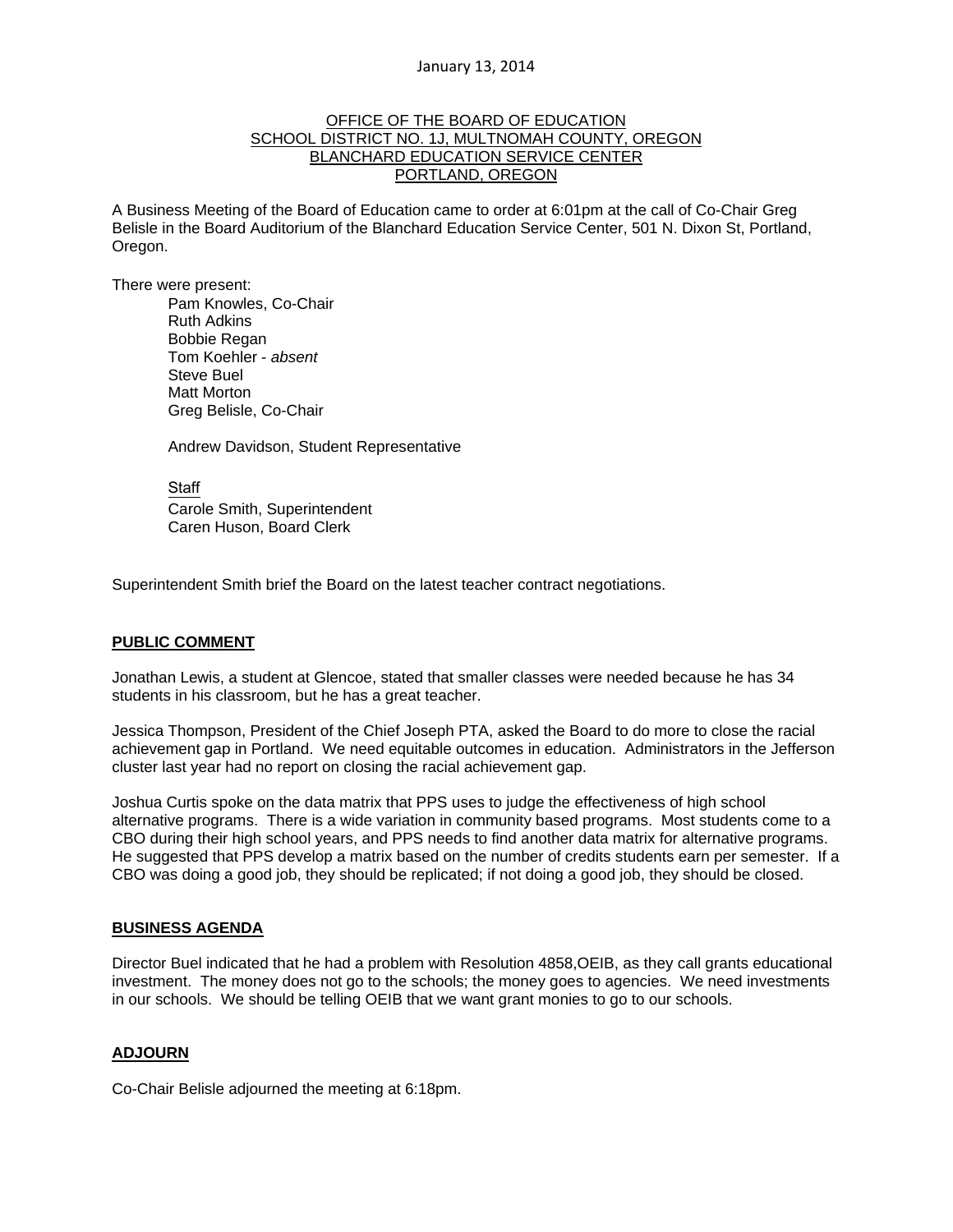## Purchases, Bids, Contracts

The Superintendent RECOMMENDED adoption of the following items:

## Number 4856 through 4858

Director Regan moved and Director Morton seconded the motion to adopt Resolution 4858. The motion was put to a voice vote and passed by a vote of 5-1 (yes-5, no-1 [Buel]; with Director Koehler absent and Student Representative Davidson voting yes, unofficial).

Director Morton moved and Director Knowles seconded the motion to adopt the remaining above numbered items. The motion was put to a voice vote and passed unanimously (yes-6, no-0; with Director Koehler absent and Student Representative Davidson voting yes, unofficial).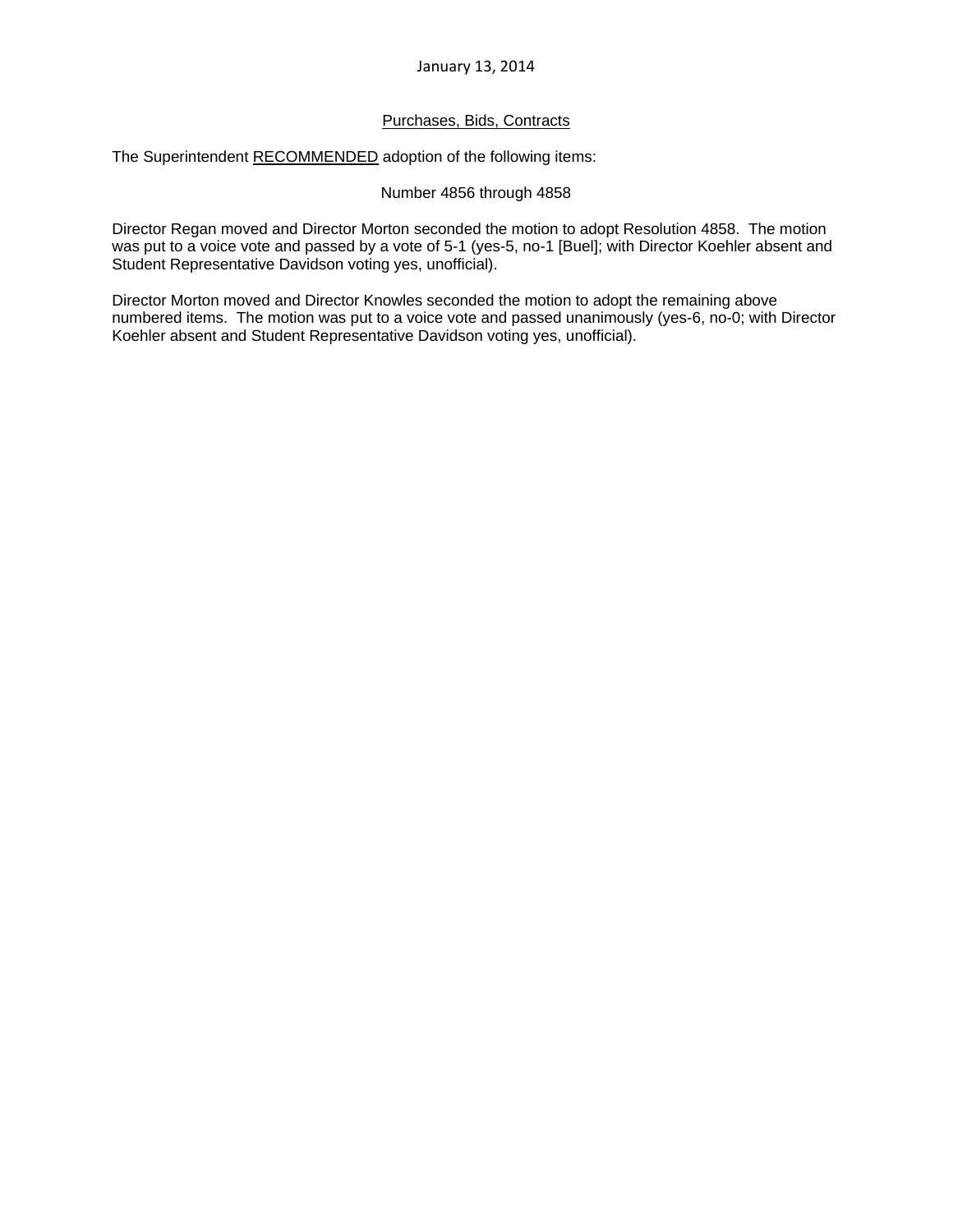## **RESOLUTION No. 4856**

## Revenue Contracts that Exceed \$25,000 Limit for Delegation of Authority

## **RECITAL**

Portland Public Schools ("District") Public Contracting Rules PPS-45-0200 ("Authority to Approve District Contracts; Delegation of Authority to Superintendent") requires the Board of Education ("Board") to enter into and approve all contracts, except as otherwise expressly authorized. Contracts exceeding \$25,000 per contractor are listed below.

## **RESOLUTION**

The Superintendent recommends that the Board approve these contracts. The Board accepts this recommendation and by this resolution authorizes the Deputy Clerk to enter into agreements in a form approved by General Counsel for the District.

| Contractor                         | Contract<br>Term                 | <b>Contract Type</b> | <b>Description of Services</b>                                                                                                                                                                                       | Contract<br><b>Amount</b> | Responsible<br>Administrator.<br><b>Funding Source</b>  |
|------------------------------------|----------------------------------|----------------------|----------------------------------------------------------------------------------------------------------------------------------------------------------------------------------------------------------------------|---------------------------|---------------------------------------------------------|
| American Institute for<br>Research | 6/1/2013<br>through<br>9/30/2014 | Revenue<br>R 60412   | Funding for "Impact Evaluation"<br>of Math Professional<br>Development", a program to<br>evaluate the impact of intensive<br>PD on teacher content<br>knowledge, classroom<br>practices, and student<br>achievement. | \$167,479                 | M. Goff<br><b>Fund 205</b><br>Dept. 9999<br>Grant G1314 |

#### **NEW REVENUE CONTRACTS**

### **NEW INTERGOVERNMENTAL AGREEMENTS / REVENUE ("IGA/Rs")**

| <b>Contractor</b>                       | Contract<br>Term                 | <b>Contract Type</b>                                         | <b>Description of Services</b>                                                                                                                                                              | Contract<br>Amount | Responsible<br>Administrator.<br><b>Funding Source</b>   |
|-----------------------------------------|----------------------------------|--------------------------------------------------------------|---------------------------------------------------------------------------------------------------------------------------------------------------------------------------------------------|--------------------|----------------------------------------------------------|
| David Douglas School<br><b>District</b> | 7/1/2013<br>through<br>6/30/2014 | Intergovernmental<br><b>Agreement Revenue</b><br>IGA/R 60420 | Columbia Regional Program<br>will provide .5 FTE Autism<br>Specialist to the David Douglas<br>School District for the 2013-14<br>school year.                                               | \$58,500           | H. Adair<br><b>Fund 205</b><br>Dept. 9999<br>Grant G1342 |
| Centennial School<br><b>District</b>    | 7/1/2013<br>through<br>6/30/2014 | Intergovernmental<br><b>Agreement Revenue</b><br>IGA/R 60421 | Columbia Regional Program<br>will provide school age<br>classroom services for<br>regionally eligible deaf/hard of<br>hearing students residing in the<br><b>Centennial School District</b> | \$120.475          | H. Adair<br><b>Fund 299</b><br>Dept. 9999<br>Grant S0031 |
| Parkrose School<br><b>District</b>      | 9/1/2013<br>through<br>6/30/2014 | Intergovernmental<br><b>Agreement Revenue</b><br>IGA/R 60439 | Pioneer Program will provide<br>an educational program to one<br>Parkrose School District<br>student.                                                                                       | \$40,000           | M. Pearson<br><b>Fund 101</b><br>Dept. 5414              |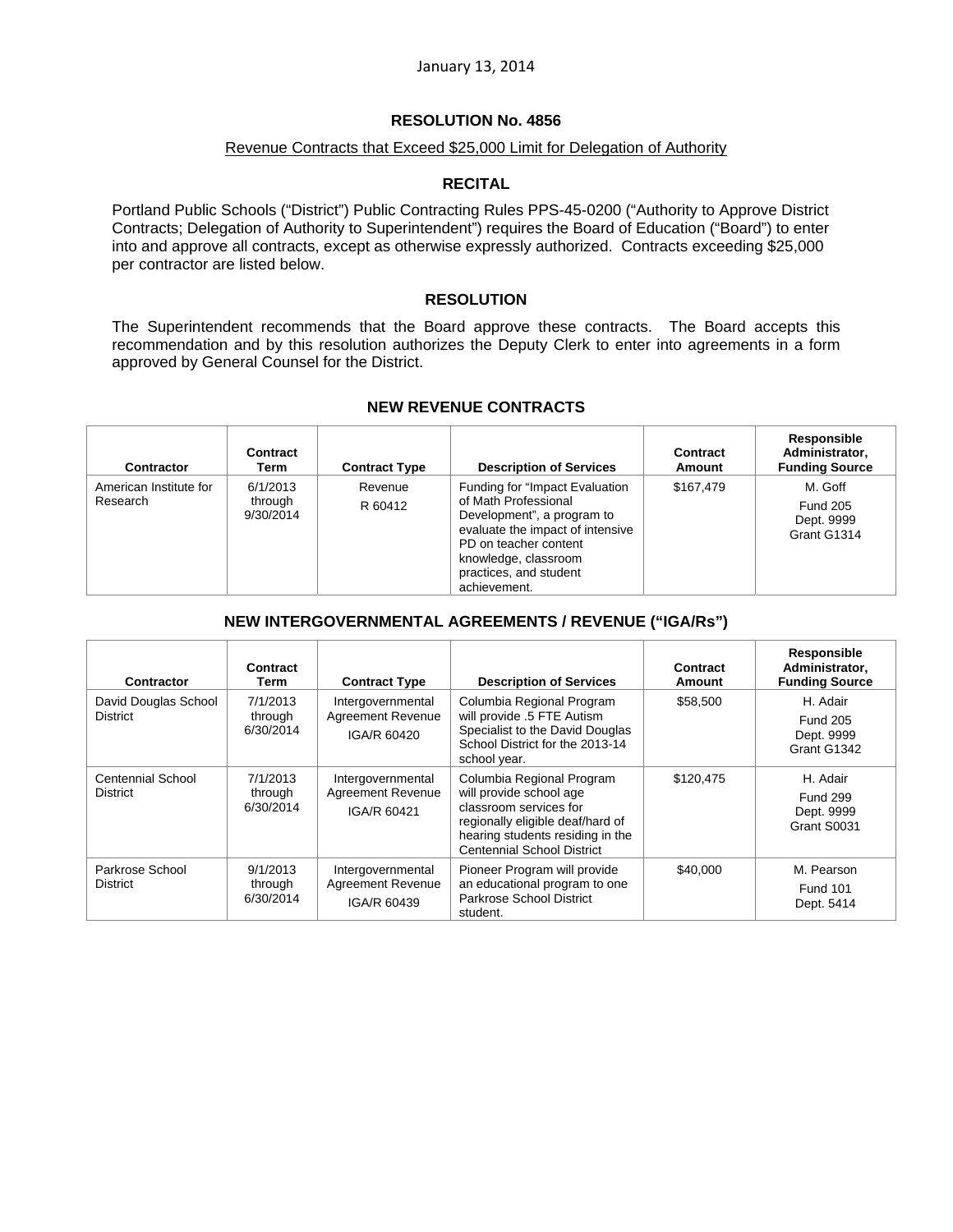| Contractor                                                        | Contract<br>Term                 | <b>Contract Type</b>                                                        | <b>Description of Services</b>                                                                                                                              | Amendment<br>Amount.<br><b>Contract Total</b> | Responsible<br>Administrator,<br><b>Funding Source</b>   |
|-------------------------------------------------------------------|----------------------------------|-----------------------------------------------------------------------------|-------------------------------------------------------------------------------------------------------------------------------------------------------------|-----------------------------------------------|----------------------------------------------------------|
| Northwest Regional<br><b>Education Service</b><br><b>District</b> | 7/1/2013<br>through<br>6/30/2014 | Intergovernmental<br><b>Agreement Revenue</b><br>IGA/R 59605<br>Amendment 1 | Per HB 2834, provide<br>reimbursements for approved<br>expenses of Columbia Regional<br>Program's Blind/Vision<br>Impaired services.                        | \$40,000<br>\$80,000                          | H. Adair<br><b>Fund 205</b><br>Dept. 9999<br>Grant G1262 |
| City of Portland Water<br><b>Bureau</b>                           | 7/1/2013<br>through<br>6/30/2016 | Intergovernmental<br>Agreement Revenue<br><b>IGA/R 59527</b><br>Amendment 1 | Provide reimbursement for the<br>cost to find and replace single-<br>pass water cooling equipment<br>with equipment described in the<br>original agreement. | \$45,000<br>\$65,000                          | T. Magliano<br><b>Fund 101</b><br>Dept. 9999             |

## **LIMITED SCOPE REAL PROPERTY AGREEMENTS AND AMENDMENTS**

No Limited Scope Real Property Agreements or Amendments

*N. Sullivan*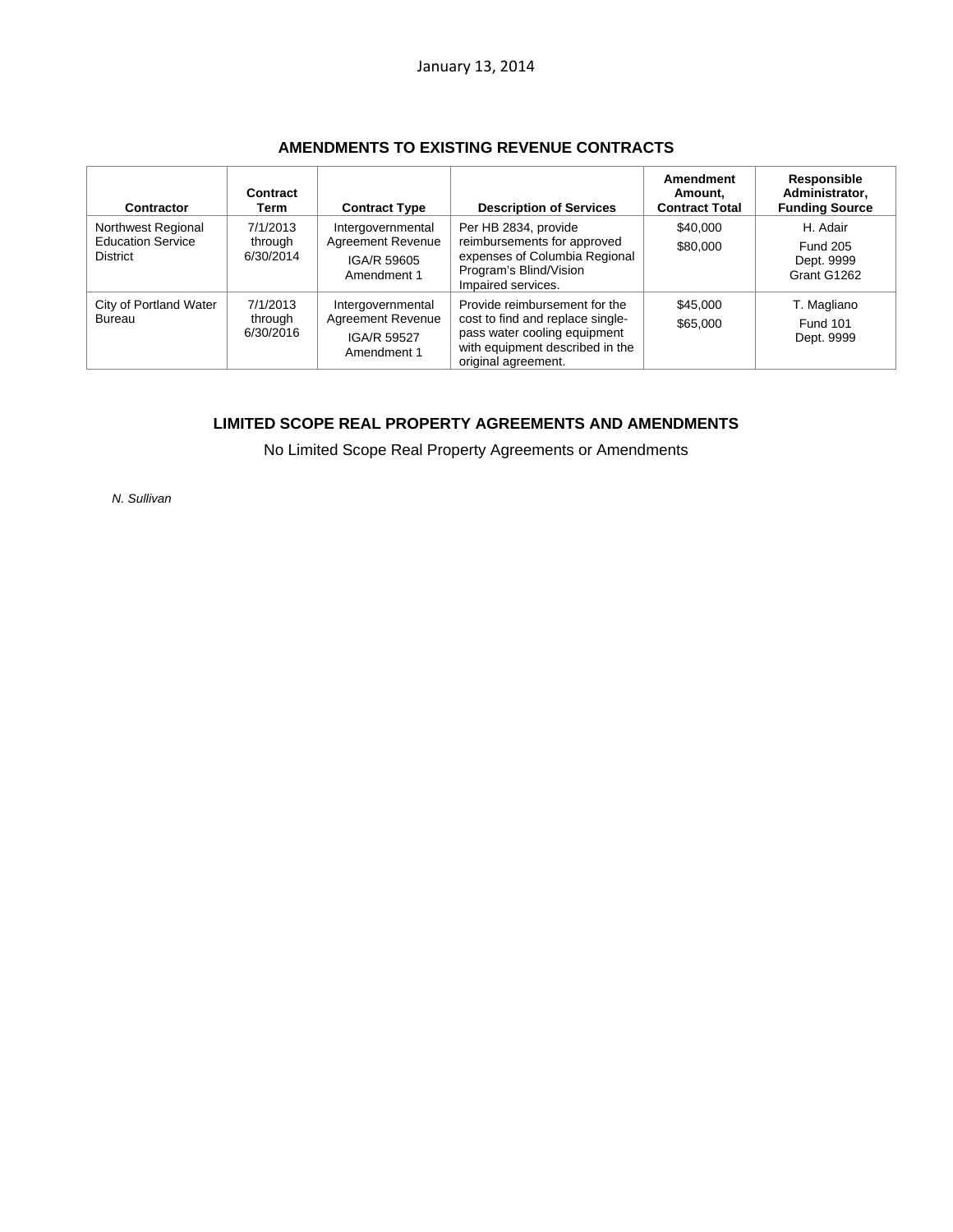## **RESOLUTION No. 4857**

## Expenditure Contracts that Exceed \$150,000 for Delegation of Authority

## **RECITAL**

Portland Public Schools ("District") Public Contracting Rules PPS-45-0200 ("Authority to Approve District Contracts; Delegation of Authority to Superintendent") requires the Board of Education ("Board") enter into contracts and approve payment for products, materials, supplies, capital outlay, equipment, and services whenever the total amount exceeds \$150,000 per contract, excepting settlement or real property agreements. Contracts meeting this criterion are listed below.

## **RESOLUTION**

The Superintendent recommends that the Board approve these contracts. The Board accepts this recommendation and by this resolution authorizes the Deputy Clerk to enter into agreements in a form approved by General Counsel for the District.

| <b>Contractor</b>      | Contract<br>Term                  | <b>Contract Type</b>                       | <b>Description of Services</b>                                                                                                      | Contract<br>Amount | Responsible<br>Administrator,<br><b>Funding Source</b> |
|------------------------|-----------------------------------|--------------------------------------------|-------------------------------------------------------------------------------------------------------------------------------------|--------------------|--------------------------------------------------------|
| <b>OETC</b>            | 12/17/2013                        | Purchase Order<br>PO 117094                | District-wide: Microsoft Campus<br>Licenses.                                                                                        | \$300,520          | J. Klein                                               |
|                        |                                   |                                            |                                                                                                                                     |                    | <b>Fund 101</b><br>Dept. 5581                          |
| <b>Point Monitor</b>   | 1/14/2014                         | Construction<br><b>Services</b><br>C 60437 | Multiple Sites - Adding access<br>control and video monitoring in<br>20 locations as part of the<br>Access Control Project Phase II | \$553,890          | T. Magliano                                            |
| Corporation            | through<br>6/14/2014              |                                            |                                                                                                                                     |                    | <b>Fund 404</b><br>Dept. 5597<br>Project X0104         |
|                        |                                   |                                            | ITB 2013-1738                                                                                                                       |                    |                                                        |
| Alpenrose Dairy        | 9/9/2013<br>through<br>9/8/2014   | Requirements<br>MR 60438                   | District-wide: Provide dairy<br>products on a requirements<br>basis.<br>RFP 2013-1643                                               | \$975,000          | G. Grether-Sweeney<br><b>Fund 202</b><br>Dept. 5570    |
| <b>Merchants Paper</b> | 1/14/2014<br>through<br>1/31/2015 | Requirements<br>MR 60XXX                   | District-wide: Provide<br>disposable products on a<br>requirements basis.<br>RFP 2013-1645                                          | \$400,000          | G. Grether-Sweeney<br><b>Fund 202</b><br>Dept. 5570    |

## **NEW CONTRACTS**

## **NEW INTERGOVERNMENTAL AGREEMENTS ("IGAs")**

No New IGAs

## **AMENDMENTS TO EXISTING CONTRACTS**

No New Amendments to Existing Contracts

*N. Sullivan*